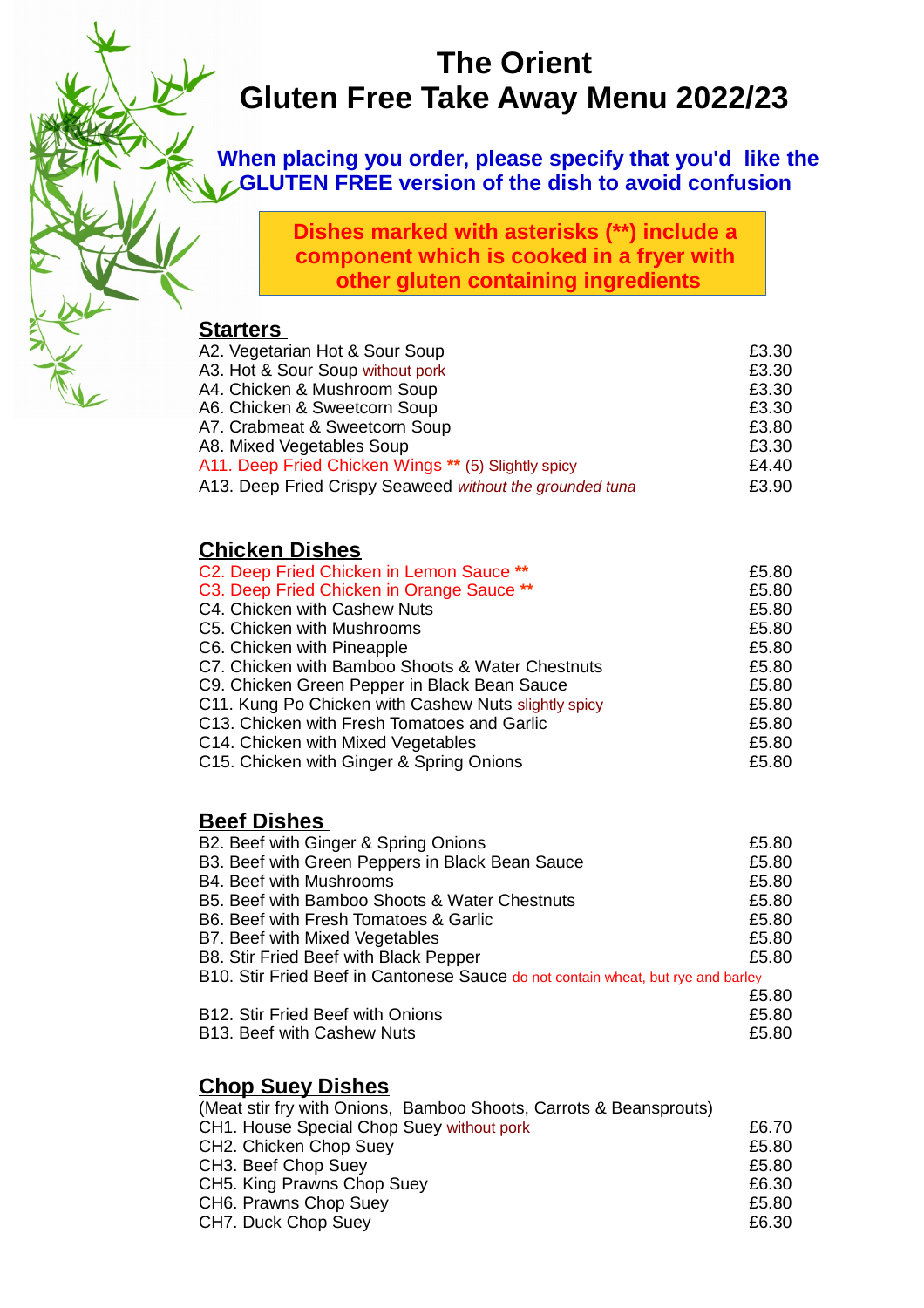

# **Seafood Dishes**

| S1. King Prawns with Ginger & Spring Onions             | £6.30 |
|---------------------------------------------------------|-------|
| S2. King Prawns with Mushroom                           | £6.30 |
| S3. King Prawns with Green Pepper in Black Bean Sauce   | £6.30 |
| S4. King Prawns with Cashew Nuts                        | £6.30 |
| S5. King Prawns with Bamboo Shoots & Water Chestnuts    | £6.30 |
| S6. King Prawns with Fresh Tomatoes & Garlic            | £6.30 |
| S8. Kung Po King Prawns with Cashew Nuts slightly spicy | £6.30 |
| S10. King Prawns with Mixed Vegetables                  | £6.30 |
| S11. Squid with Green Pepper in Black Bean Sauce        | £6.30 |
|                                                         |       |

### **Sweet & Sour Dishes**

|  |  | SS3. Sweet & Sour Chicken Cantonese Style (without batter) |                                                                       | £5.80 |
|--|--|------------------------------------------------------------|-----------------------------------------------------------------------|-------|
|  |  |                                                            | SS5. Sweet & Sour King Prawns Cantonese Style (in egg batter)** £6.30 |       |

#### **Foo Young Dishes (Cantonese Style Omelette)**

| FY1. House Special Foo Young without pork | £5.90 |
|-------------------------------------------|-------|
| FY2. King Prawns Foo Young                | £6.30 |
| FY3. Prawns Foo Young                     | £5.80 |
| FY4. Chicken Foo Young                    | £5.80 |
| FY6. Mushroom Foo Young                   | £5.10 |
| FY7. Mixed Vegetables Foo Young           | £5.10 |
|                                           |       |

#### **Thai Dishes**

**with choice of Boiled Rice or with Egg Fried Rice 20p extra**

#### **Step 1: Choose one of the sauce**

**Green Curry:** cooked with coconut milk, creamy yet with a hint of spiciness **Tom Yum:** Sour Chilli Thai Sauce with a very distinctive hot & sour flavour **Pattaya:** Sweet Chilli Thai Sauce with a hint of Garlic

**Bangkok:** Pattaya Sauce mixed with our House Chilli Sauce, probably the hottest sauce we have in house

#### **Step 2: Choose one of the meat**

| House Special without pork | £7.70 |
|----------------------------|-------|
| King Prawns                | £7.30 |
| Chicken                    | £6.80 |
| <b>Beef</b>                | £6.80 |
|                            |       |

#### **Duck Dishes**

| K1. Duck with Pineapple                                  | £6.30 |
|----------------------------------------------------------|-------|
| K2. Duck in Orange Sauce on a bed of pineapple chunks ** | £6.30 |
| K3. Duck in Plum Sauce on a bed of pineapple chunks **   | £6.30 |
| K5. Duck with Bamboo Shoots & Water Chestnuts            | £6.30 |
| K6. Duck with Cashew Nuts                                | £6.30 |
| K7. Duck with Ginger & Spring Onions                     | £6.30 |
| K8. Duck with Green pepper in Black Bean Sauce           | £6.30 |
| K9. Duck with Mixed Vegtables                            | £6.30 |
| K12. Duck with Mushrooms                                 | £6.30 |
|                                                          |       |

 **Dishes marked with asterisks (\*\*) include a component which is cooked in a fryer with other gluten containing ingredients**